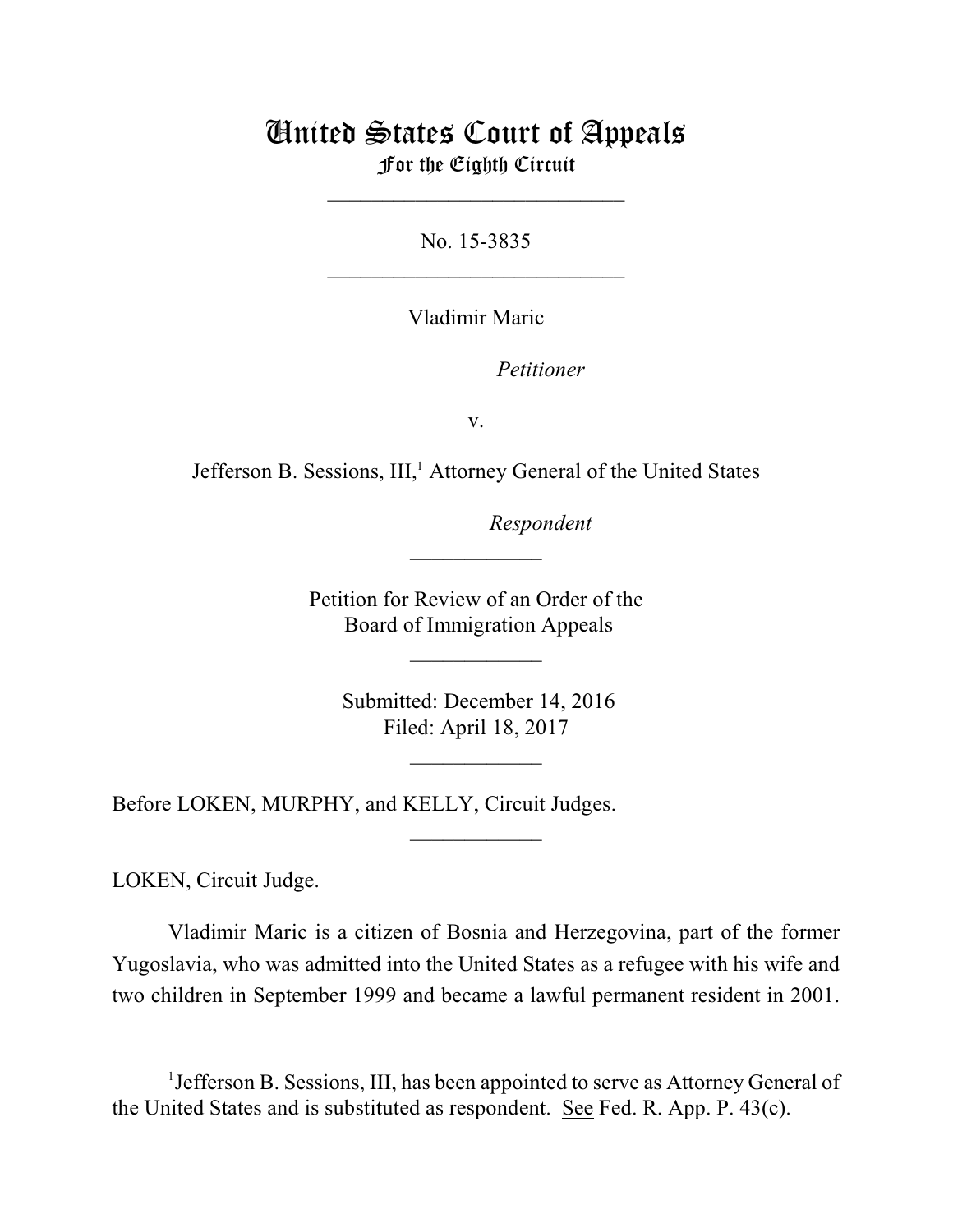The Department of Homeland Security ("DHS") commenced removal proceedingsin January 2011, charging that Maric obtained immigration benefits by fraud or willful misrepresentation of a material fact. See 8 U.S.C. § 1182(a)(6)(C)(i). After a hearing, the Immigration Judge ("IJ") found Maric removable because, at the time of his admittance and adjustment of status, he concealed that he had served in the Army of the Serb Republic, Vojska Republika Srpske ("VRS"), from January 2, 1995 to January 27, 1996, a period that encompassed the July 1995 massacre of thousands of Bosnian Muslim prisoners in Srebrenica, Bosnia and Herzegovina. Maric applied for a discretionary waiver of deportation under 8 U.S.C. § 1227(a)(1)(H). The IJ found Maric ineligible for this relief because he failed to prove he is not an alien who "committed . . . assisted, or otherwise participated in" extrajudicial killings under color of law of any foreign nation. 8 U.S.C.  $\S$  1182(a)(3)(E)(iii). The Board of Immigration Appeals ("BIA") affirmed. Maric petitions for review, arguing the BIA erred by not requiring the government to prove by clear and convincing evidence that he was inadmissible under  $\S 1182(a)(3)(E)$ . We deny the petition for review.

**1.** Section 212(a) of the Immigration and Nationality Act ("INA"), 8 U.S.C. § 1182(a), lists classes of aliens who are "ineligible for visas or admission." Class 3 encompasses "[s]ecurity and related grounds," which include an alien who has committed or participated in extrajudicial killings. See  $\S$  1182(a)(3)(E)(iii). Class 6 is entitled "[i]llegal entrants" and includes those who obtain immigration benefits by fraud or material misrepresentation. See  $\S$  1182(a)(6)(C)(i). A "material" misrepresentation is one that has "a natural tendency to influence the decisions" of the DHS. Matter of D-R-, 25 I. & N. Dec. 445, 450 (BIA 2011).

Section 237(a) of the INA, 8 U.S.C. § 1227(a), lists classes of removable aliens. An alien who was inadmissible at the time of entry or adjustment of status is removable.  $\S 1227(a)(1)(A)$ . This category includes an alien who was inadmissible for fraud or material misrepresentation under  $\S 1182(a)(6)(C)(i)$ . However, an alien removable for this reason may be eligible for a discretionary waiver of removal if he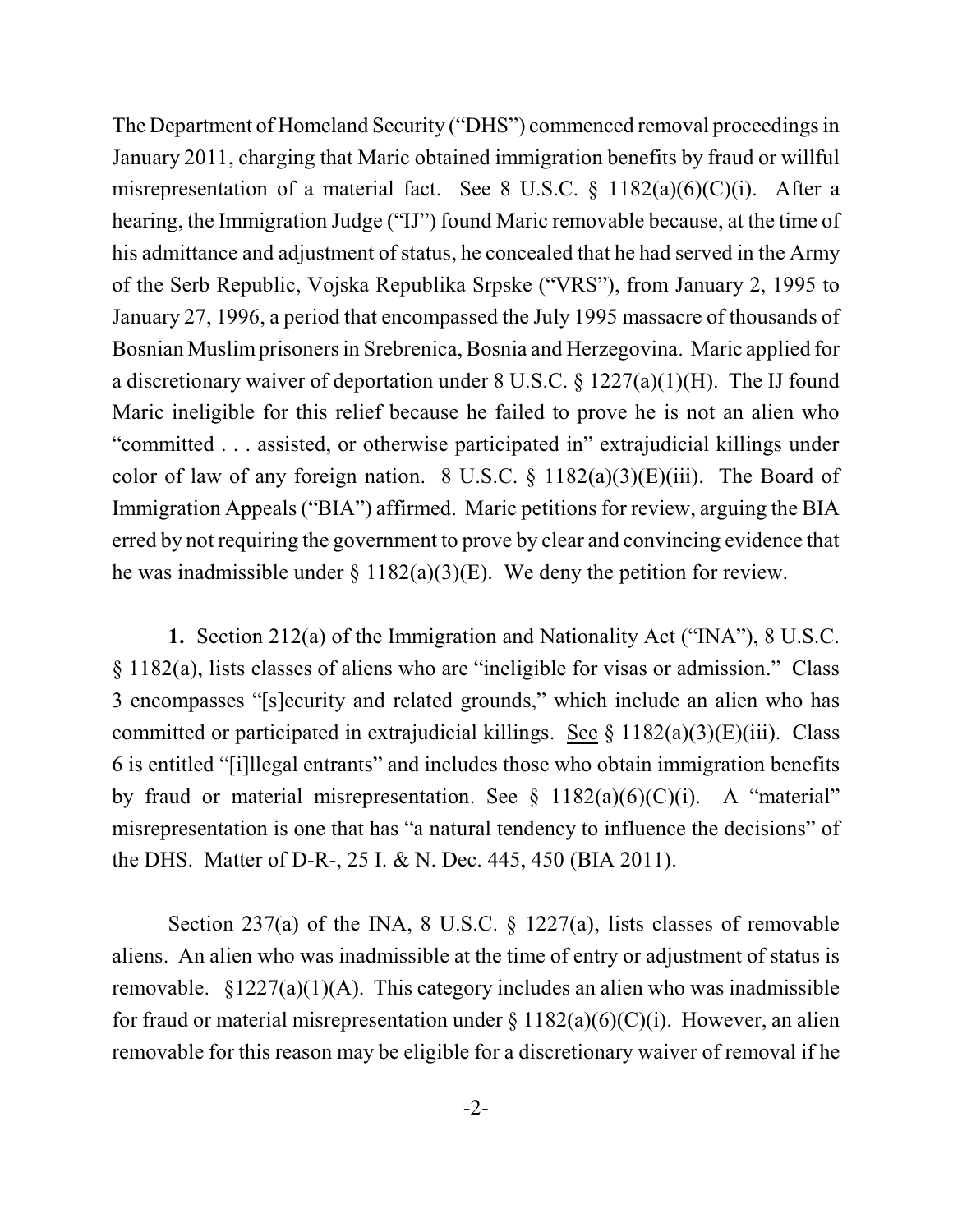meets the criteria in  $\S 1227(a)(1)(H)$ , unless he is "an alien described in paragraph (4)(D)," a cross reference to  $\S 1227(a)(4)(D)$ . Section  $1227(a)(4)(D)$  in turn cross references  $\S 1182(a)(3)(E)(iii)$ . Thus, an alien who has participated in extrajudicial killings under color of law of a foreign nation is ineligible for this waiver of removal.

The Attorney General's regulations provide that DHS must prove that an alien is removable by clear and convincing evidence. See 8 C.F.R. § 1240.8(a). But an alien applying for a waiver of removal under  $\S$  1227(a)(1)(H) "has the burden of proof to establish that . . . [he] satisfies the applicable eligibility requirements." 8 U.S.C. § 1229a(c)(4)(A). "If the evidence indicates that one or more of the grounds for mandatory denial of the application for relief may apply, the alien shall have the burden of proving by a preponderance of the evidence that such grounds do not apply." 8 C.F.R. § 1240.8(d).

**2.** At the hearing, Michael MacQueen, a senior historian in DHS's Human Rights Division, testified that the VRS and other forces participated in a coordinated killing operation at Srebrenica in July 1995. The IJ found that Maric's failure to disclose his service in the VRS at this time was a material misrepresentation under § 1182(a)(6)(C)(i), making Maric removable under § 1227(a)(1)(A).<sup>2</sup> Maric requested a waiver under  $\S 1227(a)(1)(H)$ . DHS presented evidence that Maric may have participated in the atrocities at Srebrenica. VRS enrollment and attendance records list Vladimir Maric, with the correct birth date, as carrying out combatant assignments for the Sixth Battalion, Third Company, of the Zvornik Brigade throughout most of the month of July 1995. MacQueen also testified that records of the International Criminal Tribunal for the former Yugoslavia establish that members of the Sixth Battalion were housed during this time at a school building in Petkovci. On July 14, the VRS detained around 1,000 Bosnian Muslim men and boys captured

<sup>&</sup>lt;sup>2</sup>Maric did not appeal the finding he is removable to the BIA or in his petition for review to this court.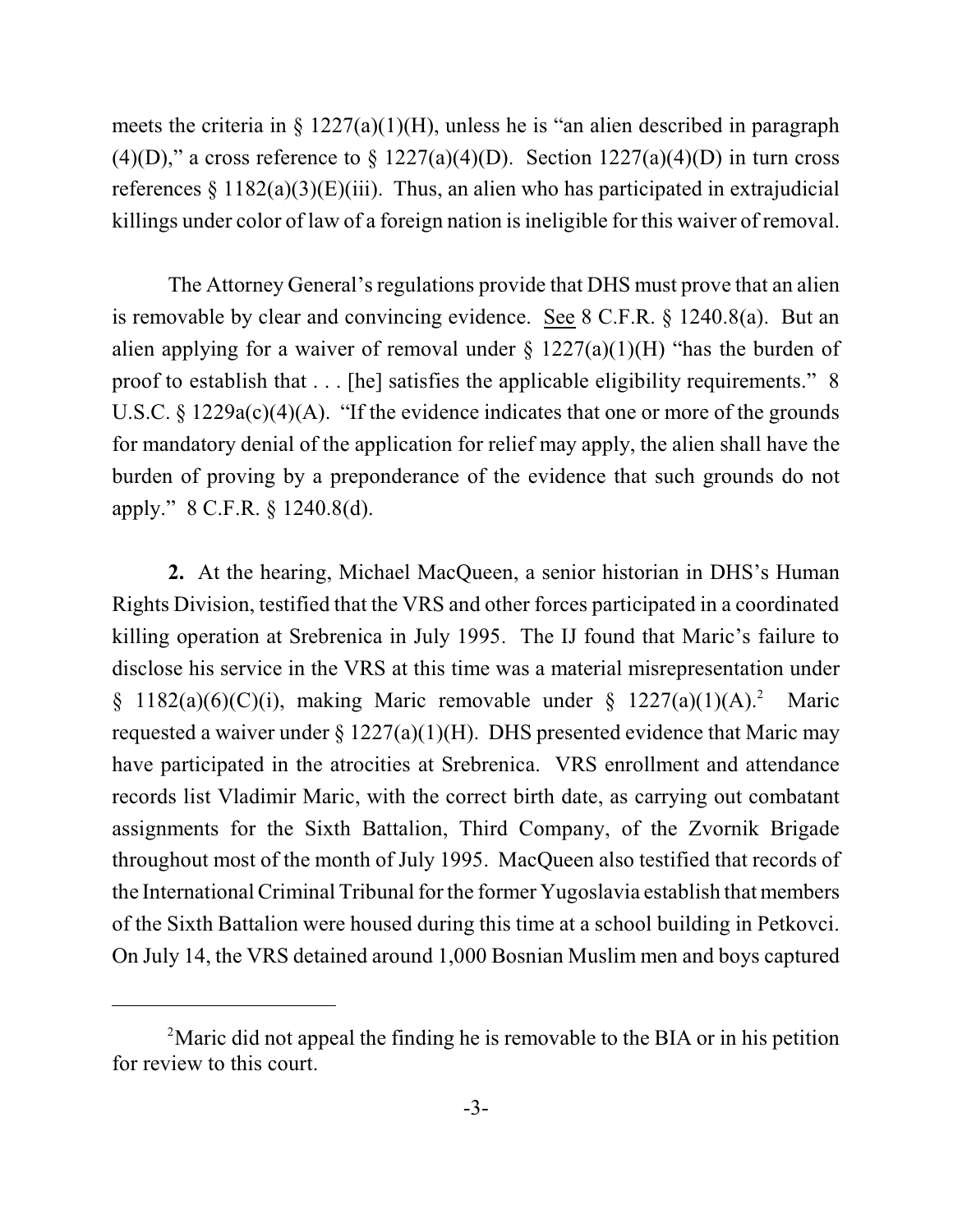while fleeing the area. Members of the Sixth Battalion removed prisoners from the school building on July 15 to a nearby dam, executed them by automatic rifle, and buried them in mass graves.

Maric testified that he was forcibly conscripted by the VRS in January 1995. In July, he was on active duty only on July 22, when the VRS removed him from a marketplace, provided him with an old military uniform and a gun, and bused him to Petkovci. He walked to Bajkovica and wastold to sit and watch the trenches. He saw unarmed men crossing a bridge, but did not observe any shooting or dead bodies. He provided two documents relating to his military service, a September 1994 certificate of exemption showing he was previously exempt from the draft for medical reasons, and a certificate of conscription demonstrating service in the Zvornik Brigade from January 2 to April 4, 1995.

Based on this evidence, the IJ found that Maric may have participated in the atrocities at Srebrenica, "extrajudicial killings" that would make him ineligible for a waiver of removal under 8 U.S.C.  $\S$   $\S$  1227(a)(4)(D) and 1182(a)(3)(E)(iii). Placing the burden on Maric to prove by a preponderance of the evidence that grounds for mandatory denial of a waiver did not apply, the IJ denied Maric's request for a waiver of removal, finding that his testimony regarding his limited military service was not credible and the documents he submitted did not relate to his involvement with the Zvornik Brigade in July 1995.

Maric appealed to the BIA, arguing that the IJ erred in not requiring DHS to prove by clear and convincing evidence that he participated in the Srebrenica massacre and therefore was inadmissible under  $\S$  1182(a)(3)(E)(iii), the burden of proof placed on DHS in Matter of D-R-. The BIA rejected this contention. The issue in Maric's case "is not comparable," the BIA explained, because in Matter of D-R-, the DHS proved by clear and convincing evidence that respondent was *removable* because he participated in extrajudicial killings. Here, DHS did not charge that Maric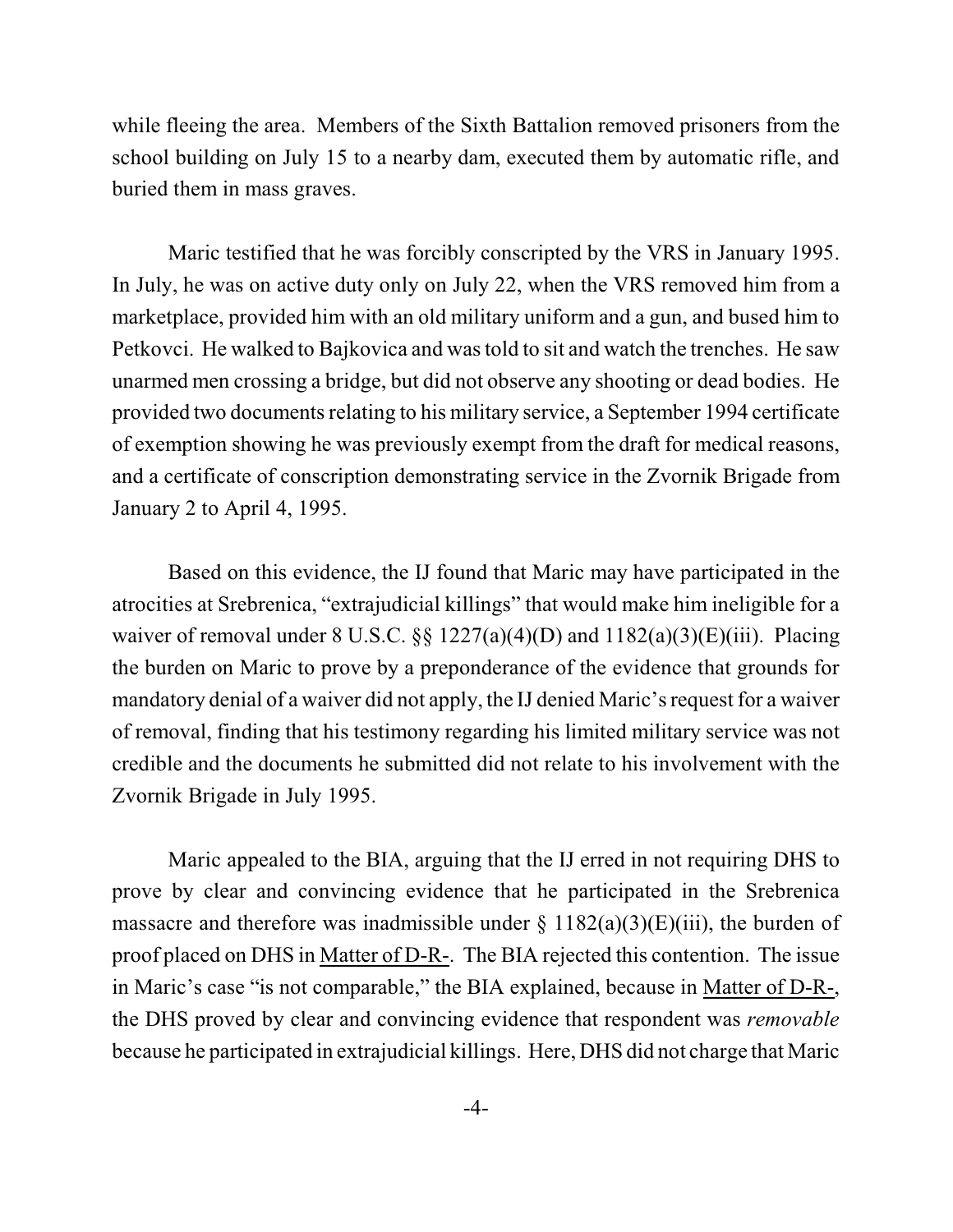was removable because he was inadmissible under  $\S$  1182(a)(3)(E). Rather, DHS proved by clear and convincing evidence that Maric was removable because he was inadmissible under  $\S 1182(a)(6)(C)(i)$  for willful misrepresentation of a material fact, and thus the issue was whether he was eligible for waiver *relief* from that removal under  $\S$  1227(a)(1)(H). As the BIA explained, when the IJ found that the government's evidence "indicates that one or more of the grounds for mandatory denial of the application for relief may apply," the IJ correctly applied 8 C.F.R. § 1240.8(d) and placed on Maric the burden to prove he is eligible for waiver relief by a preponderance of the evidence.

**3.** On appeal, Maric again argues that the BIA and the IJ erred in not requiring DHS to prove by clear and convincing evidence that he was inadmissible and therefore removable because he participated in the extrajudicial killings at Srebrenica. "We review the BIA's legal determinations de novo, but we accord substantial deference to the BIA's interpretation of the statutes and regulations it administers." Godfrey v. Lynch, 811 F.3d 1013, 1017 (8th Cir. 2016) (quotation omitted).

Like the BIA, we conclude that Maric's argument is contrary to the plain language of the governing statutes and regulation. By statute, the discretionary waiver of removal Maric seeks under  $\S 1227(a)(1)(H)$  is available only if (i) he is removable because he wasinadmissible for fraud or material misrepresentation under § 1182(a)(6)(C)(i), and (ii) he is not "an alien described in" § 1227(a)(4)(D). Consistent with the governing regulation, the IJ's finding that DHS presented evidence that "indicates" Maric may have participated in the extrajudicial killings at Srebrenica placed on Maric the burden to prove by a preponderance of the evidence that the statutory bar in  $\S 1182(a)(3)(E)(iii)$  did not apply. See 8 C.F.R.  $\S 1240.8(d)$ . Maric objects that shifting the burden of proof to him based solely on evidence that "indicates" potential inadmissibility opens a government "backdoor" to find aliens inadmissible and therefore removable without sufficient evidence. But the issue in this case is not removability, it is Maric's eligibility for relief from being removed